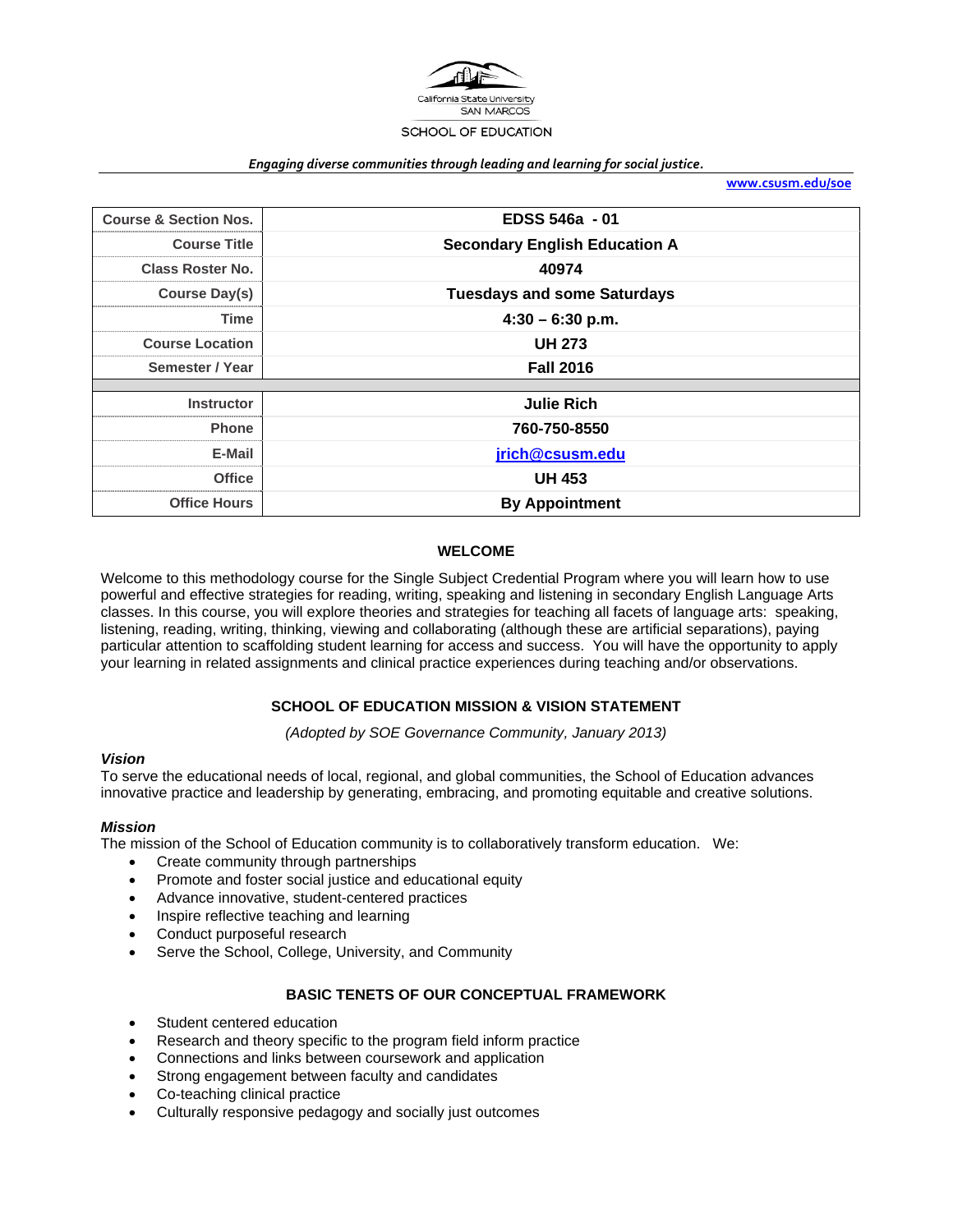# **TABLE OF CONTENTS**

| Teacher Performance Expectation (TPE) Competencies Error! Bookmark not defined.   |  |
|-----------------------------------------------------------------------------------|--|
|                                                                                   |  |
|                                                                                   |  |
|                                                                                   |  |
| PROGRAM STUDENT LEARNING OUTCOMES (PSLOs) Error! Bookmark not defined.            |  |
|                                                                                   |  |
|                                                                                   |  |
|                                                                                   |  |
|                                                                                   |  |
|                                                                                   |  |
|                                                                                   |  |
|                                                                                   |  |
|                                                                                   |  |
|                                                                                   |  |
|                                                                                   |  |
|                                                                                   |  |
|                                                                                   |  |
|                                                                                   |  |
|                                                                                   |  |
|                                                                                   |  |
| Necessary Technical Competency Required of Students  Error! Bookmark not defined. |  |
| Contact Information for Technical Support Assistance Error! Bookmark not defined. |  |
|                                                                                   |  |
|                                                                                   |  |
|                                                                                   |  |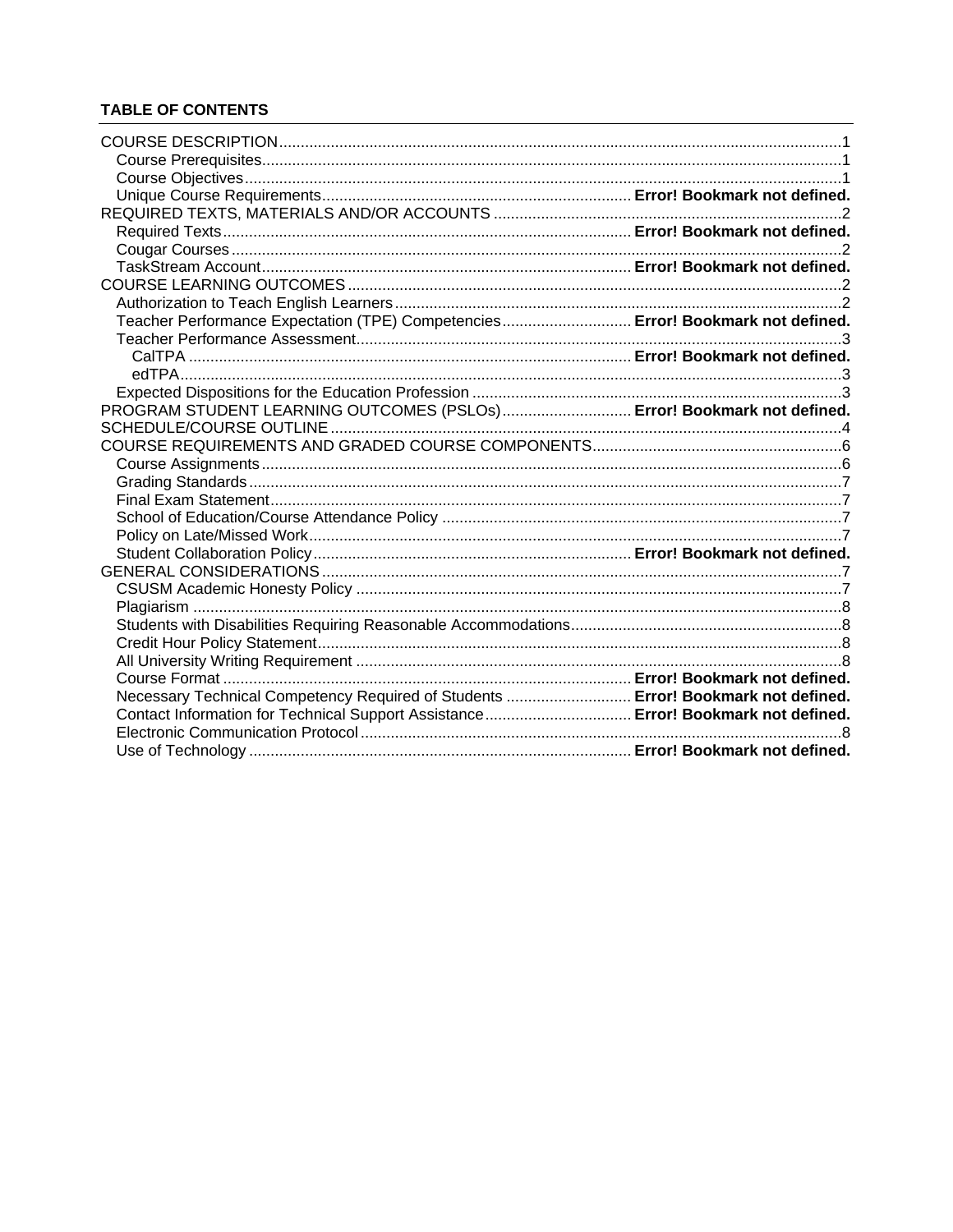### **COURSE DESCRIPTION**

This course focuses on developing an understanding of theory, methodology, and assessment of English in integrated and inclusive secondary classrooms: Part A.

In this course, students will explore theories and strategies for teaching all facets of language arts: speaking, listening, reading, writing, thinking, viewing and collaborating (although these are artificial separations), paying particular attention to scaffolding student learning for access and success. Students will be required to apply their learning in related assignments and clinical practice experiences during teaching and/or observations.

### **Course Prerequisites**

Admission to the Single Subject Program, EDUC 350, EDUC 364, & EDUC 422

### **Course Objectives**

EDSS 546A (2 units) Secondary English Education A focuses on developing an understanding of theory, methodology and assessment of English in integrated and inclusive secondary classrooms; Part A. *This course is aligned with California's SB 2042 Standards.* 

During courses EDSS 546A and EDSS 546B using interrelated activities in program coursework and fieldwork, candidates learn specific teaching strategies that are effective in supporting them to deliver a comprehensive program of systematic instruction of English, as defined by the California Reading/Language Arts Framework, 2007 and California State Program Standards:

- 1. A-Connect reading, writing, and oral language processes in an integrated fashion. Teacher candidates in English understand, plan, design, and implement instruction that includes the following:
	- Word analysis, fluency, and systematic vocabulary development, as evidenced by the use of phonological, morphological, and derivational systems of orthographic development.
- 2. A- Reading comprehension, including promoting students' ability to access grade-level texts of increasing depth and complexity and activate background knowledge, make connections, synthesize information, and evaluate texts.
- 3. A-Purposes and characteristics of the major genres of literature.
- 4. B- Literary response and analysis and critique of texts and media for point of view, bias, power, validity, truthfulness, persuasive techniques, and appeal to both friendly and critical audiences.
- 5. B-Writing instruction (inclusive of the writing process) on conventions, domains (i.e. response to literature, informational, persuasive, and technical), research, and applications that allow students to produce complex texts.
- 6. B-Academic language development emphasizing discourse that leads to the production of complex texts.
- 7. B-Incorporation of technology into language arts as a tool for conducting research.
- 8. A-Strategies and systematic guidance so that students select texts for reinforcement of independent reading habits.
- 9. B-Opportunities for listening and speaking, including comprehension, organization and delivery of oral communication, and analysis and evaluation of oral and media communications.
- 10. B-Instruction in speaking applications including grade-level genres and their characteristics.
- 11. A&B-Assess student progress both formally and informally to inform and plan instruction that advances the learning of all students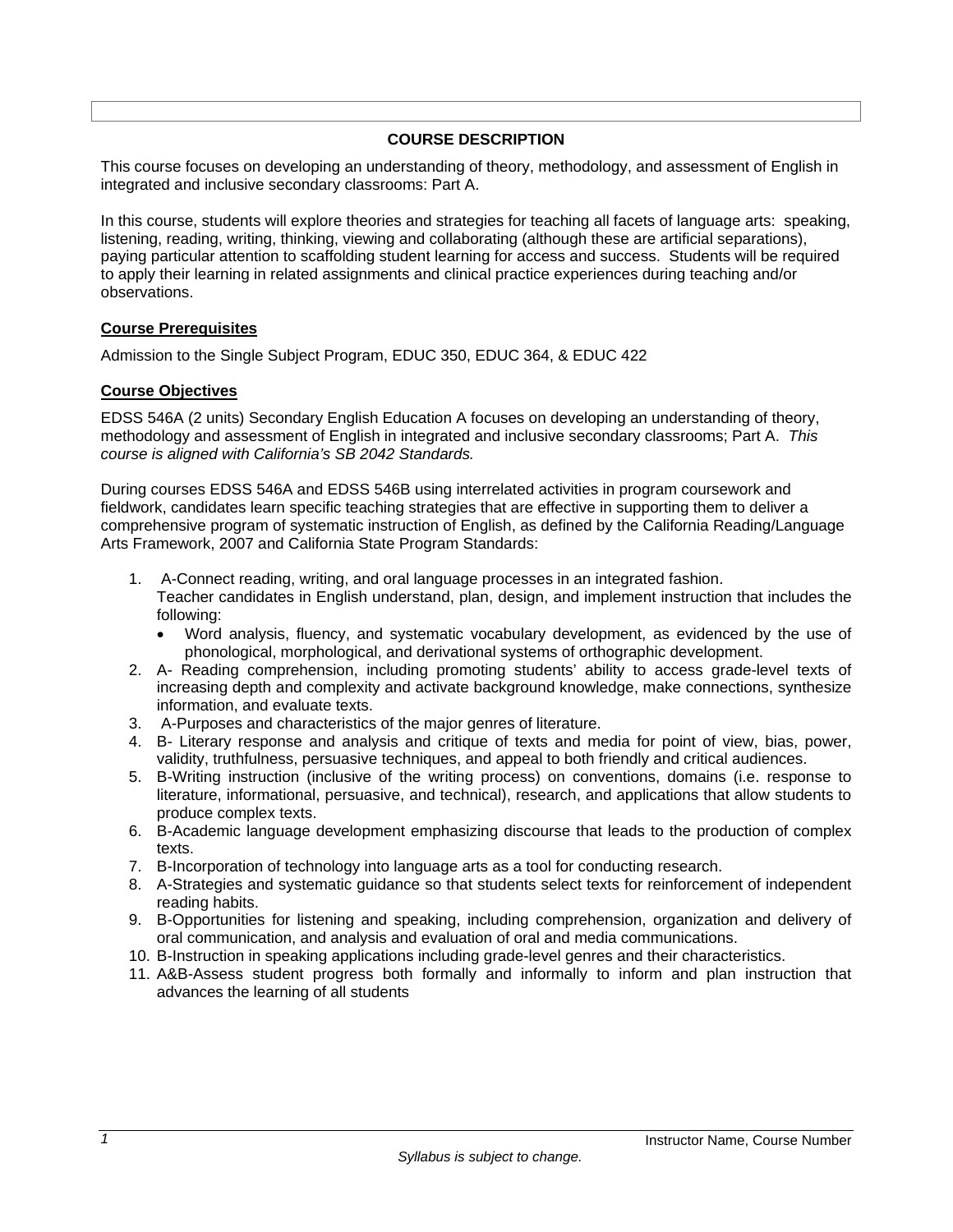## **REQUIRED TEXTS, MATERIALS AND/OR ACCOUNTS**

#### **Required Texts and References**

- Burke, Jim. *The English Teacher's Companion*, 4th edition. Portsmouth: Boynton/Cook, 1999.
- California's Common Core Standards for English Language Arts and Literacy in History/Social Studies, Science and Technical Subjects. **http://www.cde.ca.gov/re/cc/**
- **California Content Standards: http://www.cde.ca.gov/be/st/ss/documents/elacontentstnds.pdf**

### **Resources (for starters)**

- Read write think: sponsored by the International Reading Association and National Council of Teachers of English http://www.readwritethink.org/
- National Council of Teachers of English: www.ncte.org

### **Cougar Courses**

#### **Authorization to Teach English Learners**

This credential program has been specifically designed to prepare teachers for the diversity of languages often encountered in California public school classrooms. The authorization to teach English learners is met through the infusion of content and experiences within the credential program, as well as additional coursework. Candidates successfully completing this program receive a credential with authorization to teach English learners. *(Approved by CCTC in SB 2042 Program Standards, August 02)*

# **COURSE LEARNING OUTCOMES**

Teacher Candidates will be required to complete a Teaching Performance Assessment, show proof of Teacher Performance Expectations and complete critical assessment tasks- specific assignments for this course. It is the teacher candidates responsibility to understand expectations and complete assignments by stated due dates.

# **Teacher Performance Expectation (TPE) Competencies**

This course is designed to help teachers seeking the Single Subject Credential to develop the skills, knowledge, and attitudes necessary to assist schools and districts in implementing an effective program for all students in the area of English/Language Arts. The successful candidate must be able to demonstrate their understanding and ability to apply each of the TPE's, that is, merge theory and practice in order to realize a comprehensive and extensive educational program for all students. This course will emphasize the following TPEs:

- **TPE 1B Subject-Specific Pedagogical Skills for Single Subject Teaching Assignments**  *Understands and uses the state-adopted academic content standards Develops planning instruction that addresses the standards Consistently demonstrates the ability to teach to the standards*
- **TPE 4 Making Content Accessible** *States in every lesson plan the State standards Uses activities and materials that support stated objectives Uses multiple ways to reinforce the content of the standard Follows a logical, sequence of instruction in the lesson plan*

#### **TPE 5 - Student Engagement** *Ensures students understand the objective of the lesson Actively involves students with the lesson*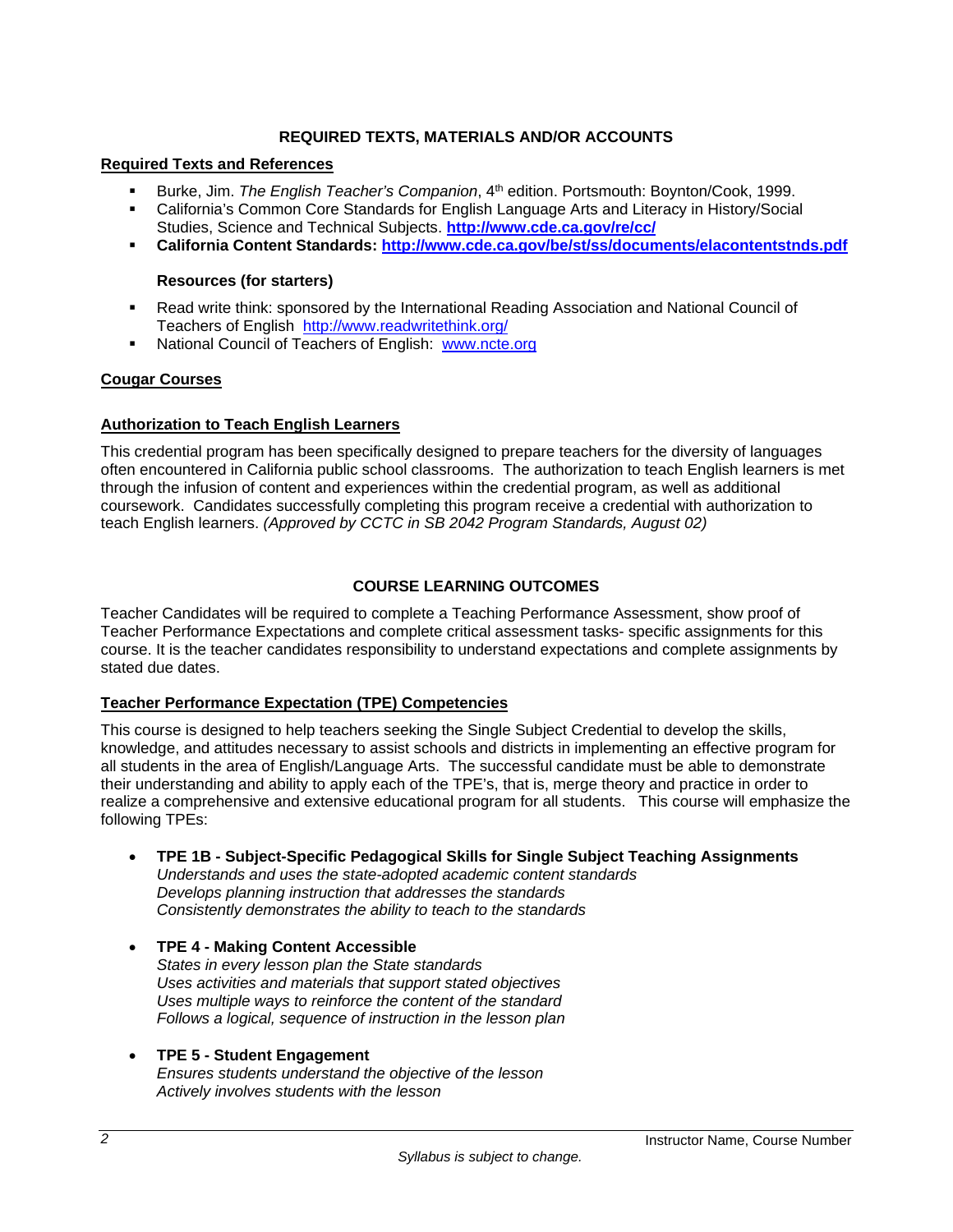*Uses a variety of strategies to involve the students and increase their understanding of the lessons objectives*

- **TPE 6c Developmentally Appropriate Practices in Grades 9 -12**  *Understanding important characteristics of the learners Designing instructional activities Providing developmentally appropriate educational experiences*
- **TPE 9 Instructional Planning**  *Establishing academic learning goals Connecting academic content to the students backgrounds, needs, and abilities Selecting strategies/activities/materials/resources*
- **TPE 10 Instructional Time** *Appropriately allocates instructional time to maximize student achievement Effectively and efficiently maximizes instructional time through management based on reflection and consultation Adjusts the use of instruction time to optimize learning opportunities*

### **Teacher Performance Assessment**

Beginning July 1, 2008 all California credential candidates must successfully complete a state-approved Teacher Performance Assessment (TPA), as part of the credential program of preparation. During the 2015- 16 academic year the CSUSM credential programs will use either the CalTPA (California Teacher Performance Assessment) or the edTPA (Educative Teacher Performance Assessment).

### **edTPA**

Beginning in fall 2015, for newly entering initial candidates, the CSUSM assessment system is the edTPA. To assist with your successful completion of the edTPA, a capstone class is part of your curriculum. In this class edTPA related questions and logistical concerns are addressed. Additional support materials are available on the edTPA website: http://www.edtpa.com/PageView.aspx?f=GEN\_Candidates.html

Additionally, to support your success in your credential program and with TPA, SOE classes use common pedagogical language, lesson plans (lesson designs), and unit plans (unit designs).

# **Expected Dispositions for the Education Profession**

Assessing a candidate's dispositions within a professional preparation program is recognition that teaching and working with learners of all ages requires not only specific content knowledge and pedagogical skills, but positive attitudes about multiple dimensions of the profession. The School of Education has identified six dispositions – social justice and equity, collaboration, critical thinking, professional ethics, reflective teaching and learning, and life-long learning—and developed an assessment rubric. For each dispositional element, there are three levels of performance – *does not meet, approaching, meets*. The description and rubric for the three levels of performance offer measurable behaviors and examples.

The assessment is designed to provide candidates with ongoing feedback for their growth in professional dispositions and includes a self-assessment by the candidate. The dispositions and rubric are presented, explained and assessed in one or more designated courses in each program as well as in clinical practice. Based upon assessment feedback candidates will compose a reflection that becomes part of the candidate's Teaching Performance Expectation portfolio.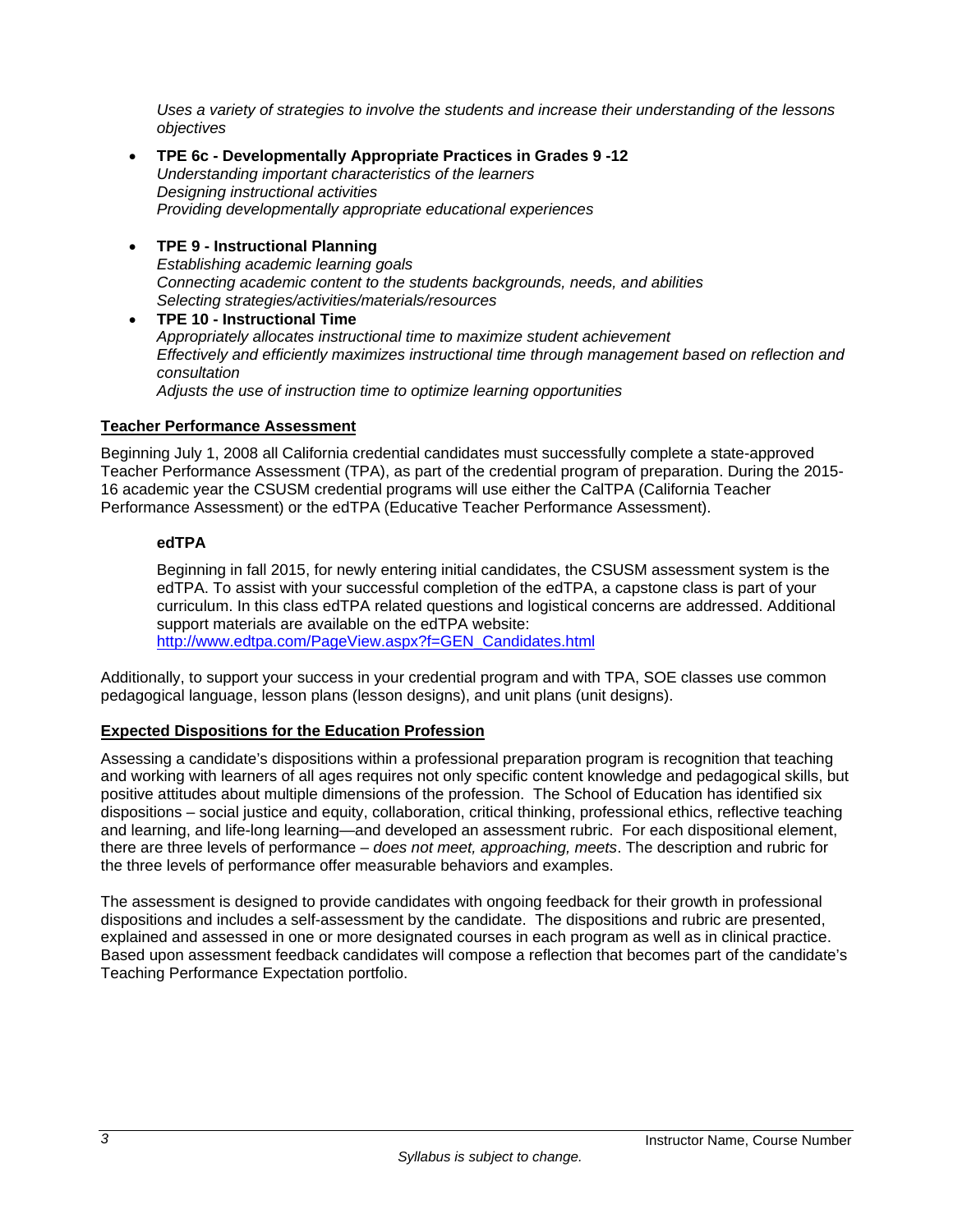# **SCHEDULE/COURSE OUTLINE**

# **ENGLISH METHODS CALENDAR – FALL 2016**

Although this schedule is carefully planned, the instructor reserves the right to make changes based on unforeseen circumstances and teachable moments.

| Date                                                                                                               | <b>Topic</b>                                                                                                                                                                 | Your Responsibilities - due dates                                                                                                                                                                                                              |
|--------------------------------------------------------------------------------------------------------------------|------------------------------------------------------------------------------------------------------------------------------------------------------------------------------|------------------------------------------------------------------------------------------------------------------------------------------------------------------------------------------------------------------------------------------------|
| <b>August 30</b><br><b>Joint Session</b><br>with HSS                                                               | Interdisciplinary<br>Teaming/teaching<br><b>Joint Session with Social</b><br><b>Science Methods</b><br>Introductions;<br>What is effective teaching?<br>The CCSS Connections | Come prepared to learn, participate and share! ;} UH<br>273<br>Review Jim Burke's website<br>http://englishcompanion.com/<br>Review CCSS pages 2-8<br>http://www.cde.ca.gov/be/st/ss/documents/finalelaccssst<br>andards.pdf                   |
| Sept 6<br>What is<br>English and<br>why teach it<br>every year?<br>Teaching<br>Reading as<br>an English<br>Teacher | Introductions, Community<br>building<br>Interviews<br><b>Backpack Mystery Lesson</b><br>Meeting Jim Burke-advance<br>organizer<br>Syllabus review<br><b>CCSS</b>             | Assignment #1: English Teacher's Companion, 4th<br>edition: Review the Table of Contents; Read and<br>annotate Chapters $1 - 3$<br>Respond to the questions on CC in writing and bring<br>your responses to class - see full assignment on CC. |
| Sept 17<br>Saturday-<br>double+<br>session<br>What will I<br>teach and<br>how?                                     | The truth about being an ELA<br>Teacher!<br>Co-teachers: Blaze Newman<br>and Julie Rich                                                                                      | Bring: The English Teacher's Companion                                                                                                                                                                                                         |
| Sept 20<br>On-line                                                                                                 | On-line: Freedom to Read<br>Note: ALA Banned Books<br>Week Sept 25 - October 1<br>http://www.ala.org/bbooks/ba<br>nnedbooksweek                                              | Assignment #2: Freedom to Read (Ala.org) lesson plan<br>due September 27 on CC<br>See full assignment requirements on CC<br>Think about: How does your CT organize the teaching of<br>reading/supporting reading to learn?                     |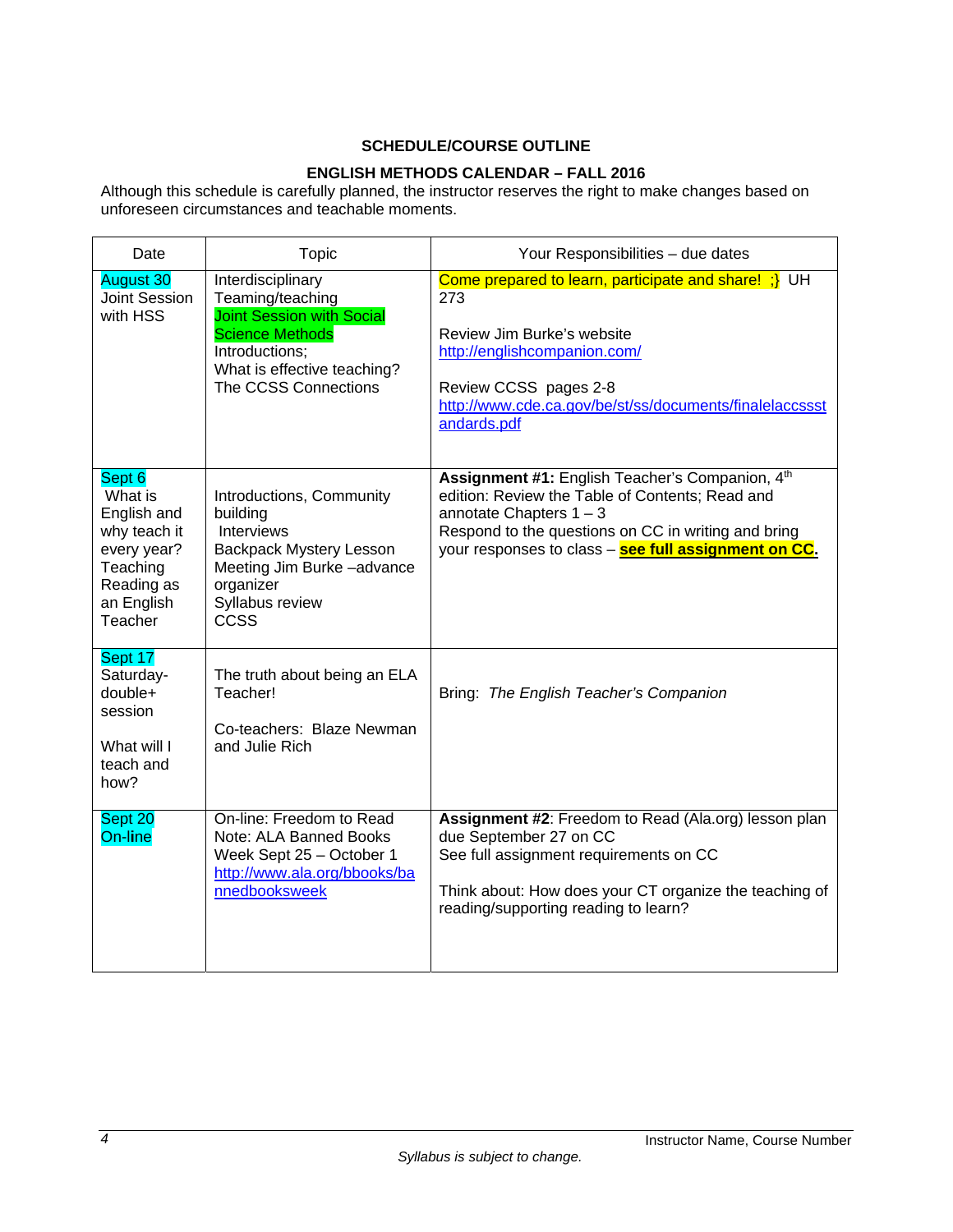| Date                                                                    | <b>Topic</b>                                                                                                                                                                                                                                                                                                                                                                                                                                                                                                      | Your Responsibilities - due dates                                                                                                                                                               |
|-------------------------------------------------------------------------|-------------------------------------------------------------------------------------------------------------------------------------------------------------------------------------------------------------------------------------------------------------------------------------------------------------------------------------------------------------------------------------------------------------------------------------------------------------------------------------------------------------------|-------------------------------------------------------------------------------------------------------------------------------------------------------------------------------------------------|
| Sept 27<br>Teaching<br>Reading as<br>an English<br>Teacher<br>October 4 | <b>READING: connecting with</b><br>your English content<br>Reading - What does that<br>mean?<br>What good readers do<br>Comprehension, Questioning<br>review<br>Major Genres, Range of texts,<br>Selecting reading materials,<br>District/state lists<br>Independent<br>Reading/Readers<br><b>Reading Strategies</b><br><b>The Lottery</b><br><b>Teaching Reading</b><br>Reciprocal reading, read<br>aloud, pair reading, literature<br>circles, graphic organizers<br>Lesson Planning: teaching<br>short stories | (Freedom to Read lesson plan due)<br>Report on how your CT organizes reading<br>Assignment #3: In-class lesson plan on teaching a<br>short story - ticket out the door                          |
| <b>Day Session</b><br>with Jimmy<br>Santiago<br><b>Baca</b><br>On-line  | A Day with Jimmy Santiago<br>Baca<br>Jimmy Santiago Baca is an<br>American poet and writer of<br>Apache and Chicano descent.<br>Experience a workshop and<br>interact with this amazing<br>author and hear his<br>inspirational story                                                                                                                                                                                                                                                                             | Assignment #4: Reflection on Santiago-Baca due<br>October 5 on CC                                                                                                                               |
| October 18                                                              | <b>READING: connecting with</b><br>your English content<br>Reading - What does that<br>mean?<br>What good readers do<br>Comprehension, Questioning<br>review<br>Major Genres, Range of texts,<br>Selecting reading materials,<br>District/state lists<br>Independent<br>Reading/Readers<br><b>Reading Strategies</b>                                                                                                                                                                                              | Review all of CCSS; select a strand and follow from<br>grade 6 - 12; what do you notice? What does that mean<br>for you as a teacher? Write a short reflection and bring<br>to class to discuss |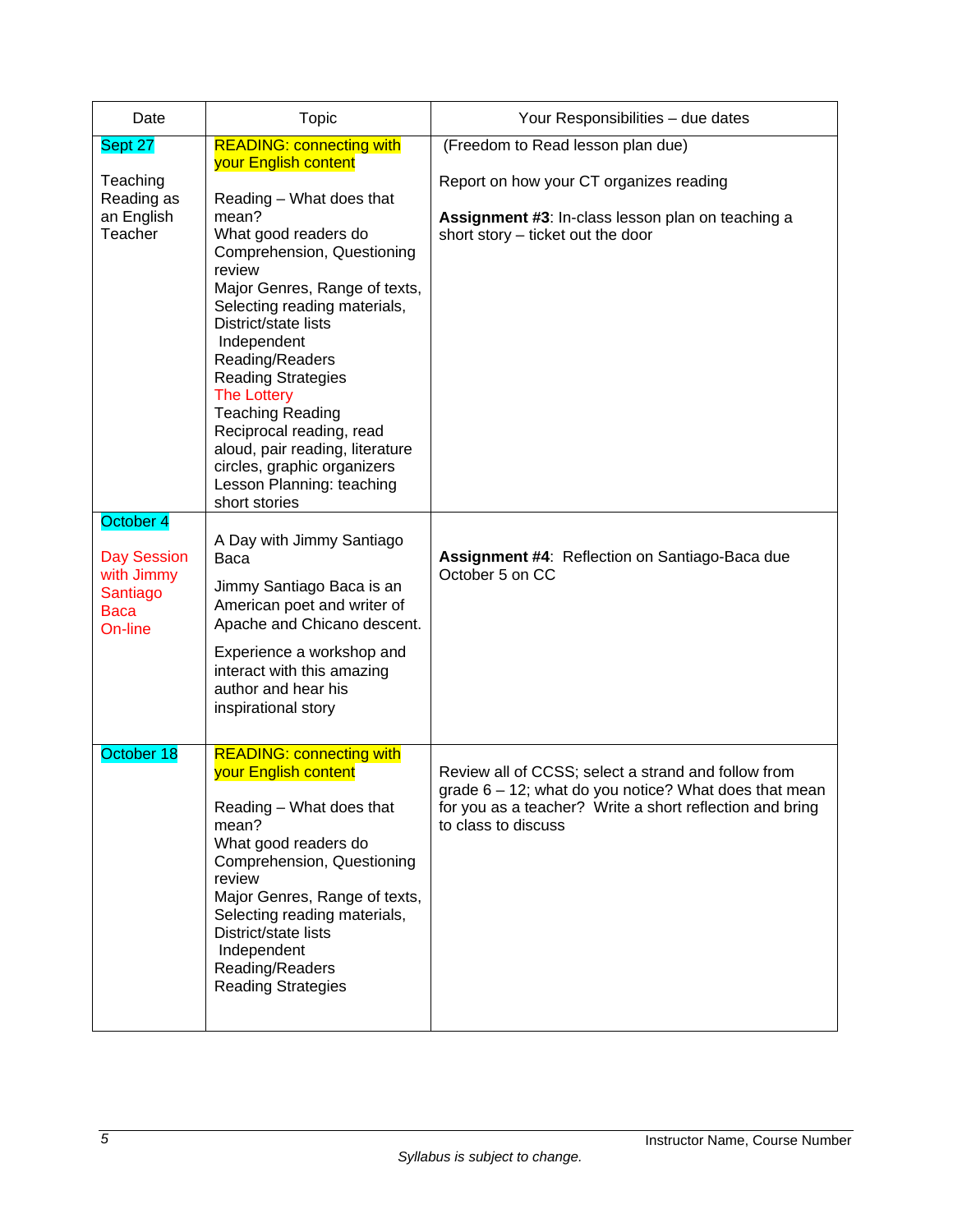| Date                                                      | Topic                                                                                                                                                                                                                                         | Your Responsibilities - due dates                                                                                                                                |
|-----------------------------------------------------------|-----------------------------------------------------------------------------------------------------------------------------------------------------------------------------------------------------------------------------------------------|------------------------------------------------------------------------------------------------------------------------------------------------------------------|
| November 1                                                | <b>Joint Session with Social</b><br><b>Science Methods</b><br><b>Expository Reading and</b><br>Writing Curriculum; primary<br>documents                                                                                                       | Read the article "Literary Classics Shelved"<br>See link on CC                                                                                                   |
| November 15                                               | Poetry - It's Magic!<br>Using poetry to develop<br>cultural proficiency and<br>awareness<br><b>Instructional Commentaries</b><br>Novels, drama, poetry<br>Planning and pacing<br><b>Uniquely You</b><br>Novel Project<br>Reflective questions | Draft a poetry lesson in class<br>Receive instructions on the Novel Project and Uniquely<br>You assignment<br>Receive information about the 'Mystery Assignment' |
| November 29<br><b>Joint Session</b><br><b>Evaluations</b> | Wrap up, where do we go<br>from here?                                                                                                                                                                                                         | Assignments #5, #6 and#7: The following assignments<br>are due on CC:<br>(5)Poetry LP<br>(6)Uniquely You<br>(7) Novel Project                                    |
| December 3                                                | From a student's eyes<br>Student panel<br>$12:30 - 2 p.m.$                                                                                                                                                                                    | Immediately following the edTPA workshop                                                                                                                         |

# **COURSE REQUIREMENTS AND GRADED COURSE COMPONENTS**

# **Course Assignments (in brief)**

Assignment #1 Due September 6 - Advance Organizer and Reading Response (bring to class and turn in on Cougar Courses (25)

Assignment #2 Due September 27 -- (CC) one day lesson plan (15) on 'Freedom to Read' introduce Public library system, ala.org Banned books week, Censorship

Assignment #3 Due September 27 – in class, ticket (5) out the door: Short story lesson plan.

Assignment #4 Due October 5: on Cougar Courses – reflection (5) on guest speaker Santiago-Baca

Assignments #5, #6 and #7 Due November 29: Poetry Lesson (10), Novel Project (10), Uniquely You (10)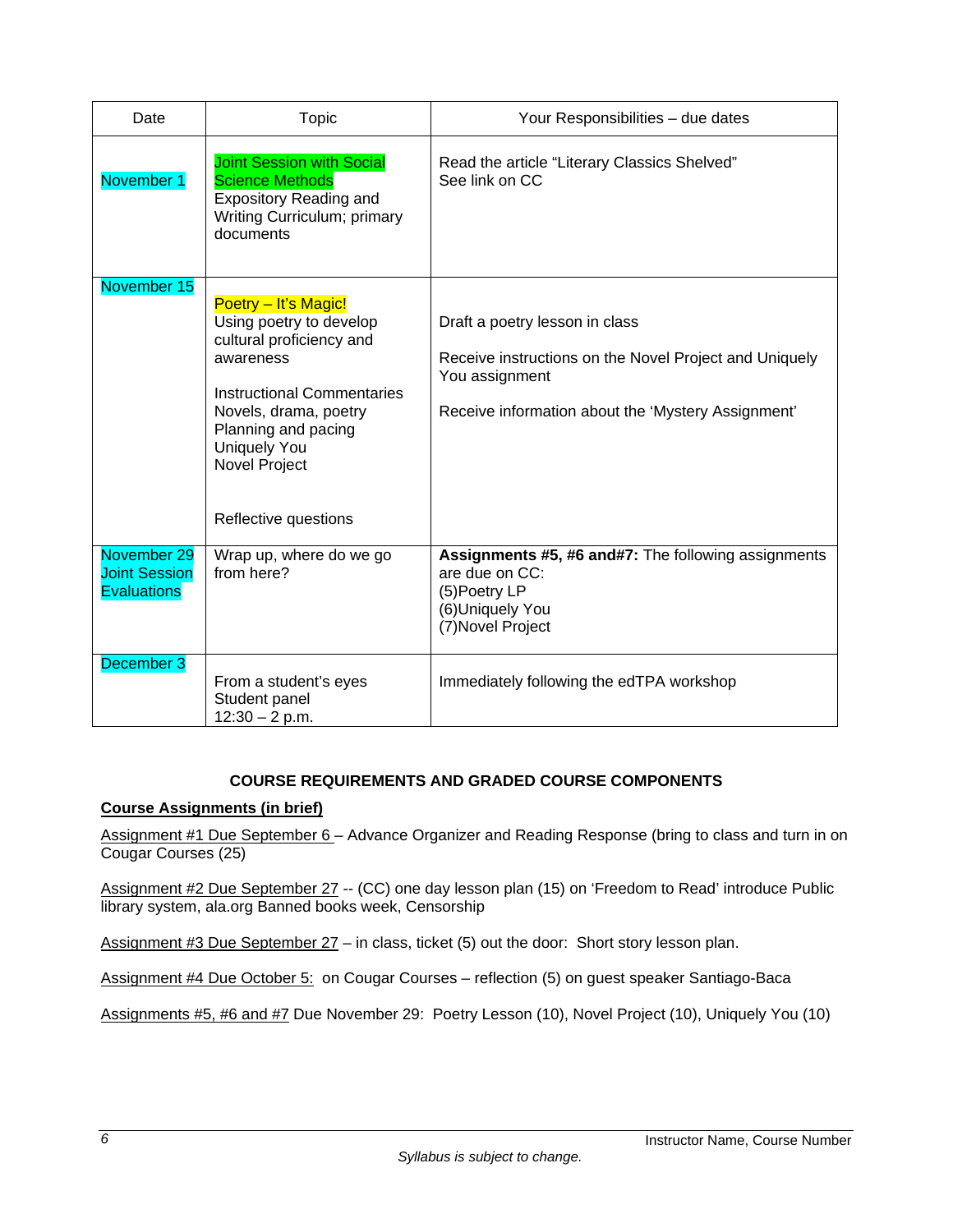**Thoughtful participation (assessed partially by Professional Dispositions 20 points):** Being a teacher involves more than planning lessons and delivering instruction. You must be able to articulate the reasons behind your curricular decisions, to advocate for students, and to defend policies about which you feel strongly. Engaging in professional conversations with parents, administrators, other teachers, and the public is imperative for teachers today. To that end, we expect that each student will participate actively and thoughtfully in each class session.

Due January 2017: Mystery Assignment -- to be revealed November 15th

# **Grading Standards**

Candidates may earn 100 points in this course. Grades will be assigned according to the following scale:  $90 - 100\% = A$  $80 - 89\% = B$  $75 - 79\% = C +$ 

# **Final Exam Statement**

There is no final exam for this course.

### **School of Education/Course Attendance Policy**

Due to the dynamic and interactive nature of courses in the School of Education, all candidates (course participants) are expected to attend all classes and participate actively. At a minimum, candidates (course participants) must attend more than 80% of class time, or s/he may not receive a passing grade for the course at the discretion of the instructor. Individual instructors may adopt more stringent attendance requirements. Should the candidate (course participants) have extenuating circumstances, s/he should contact the instructor as soon as possible. *(Adopted by the COE Governance Community, December, 1997).*

#### **Policy on Late/Missed Work**

As a general rule late work will not be accepted. Special circumstances should be discussed with the instructor.

# **GENERAL CONSIDERATIONS**

#### **CSUSM Academic Honesty Policy**

Students will be expected to adhere to standards of academic honesty and integrity, as outlined in the Student Academic Honesty Policy. All assignments must be original work, clear and error-free. All ideas/material that are borrowed from other sources must have appropriate references to the original sources. Any quoted material should give credit to the source and be punctuated accordingly.

Academic Honesty and Integrity: Students are responsible for honest completion and representation of their work. Your course catalog details the ethical standards and penalties for infractions. There will be zero tolerance for infractions. If you believe there has been an infraction by someone in the class, please bring it to the instructor's attention. The instructor reserves the right to discipline any student for academic dishonesty, in accordance with the general rules and regulations of the university. Disciplinary action may include the lowering of grades and/or the assignment of a failing grade for an exam, assignment, or the class as a whole.

Incidents of Academic Dishonesty will be reported to the Dean of Students. Sanctions at the University level may include suspension or expulsion from the University.

Refer to the full Academic Honesty Policy at: http://www.csusm.edu/policies/active/documents/Academic\_Honesty\_Policy.html